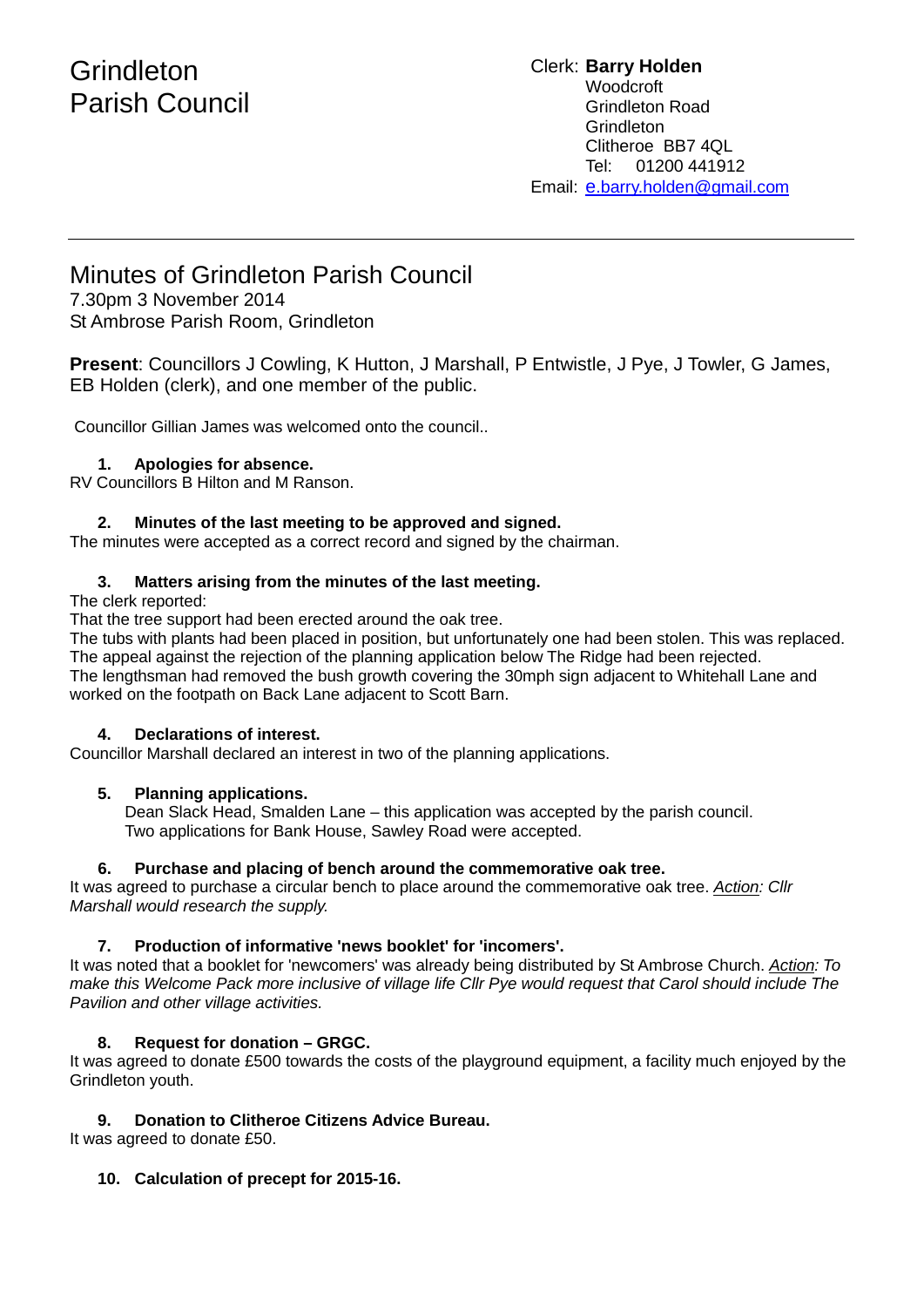# **Grindleton** Parish Council

### Clerk: **Barry Holden Woodcroft** Grindleton Road **Grindleton** Clitheroe BB7 4QL Tel: 01200 441912 Email: [e.](mailto:edwardbholden@yahoo.co.uk)barry.holden@gmail.com

Budget Calculation for 2015-16

| <b>Balance 2014</b> | £18,137 | <b>Balance at Nov 2014</b> | £22,015 |
|---------------------|---------|----------------------------|---------|
| <b>Total</b>        | £ 7,215 | <b>Total</b>               | £4,885  |
| Expenses            | £ 7,215 | Expenses                   | £4,885  |
| <b>Total</b>        | £25,352 | <b>Total</b>               | £26,900 |
| Income              | £ 1,095 | Income to Nov 2014         | 902     |
| Precept             | £ 7,500 | Precept                    | £ 7,861 |
| Balance 2013        | £16,757 | Balance 2014               | £18,137 |

Estimated income to March 2015 - £180. Estimated expenses to March 2015 - £2820 **Estimated balance at March 2015 - £19,375** 

We need to keep an adequate reserve in hand in order to construct a path along Sawley Road towards Bowland High School.

As a guide to calculating the level of precept a body is allowed a reserve of twice the level of the precept. However, it is acceptable to build up reserves if the body is saving for a particular project**.** 

It was agreed to set the level at £7,500, thus allowing a reserve for the planned Grindleton Brow path.

|                                              | 11. Financial matters: expenditure and income since the last meeting. |
|----------------------------------------------|-----------------------------------------------------------------------|
|                                              | The clerk reported that the following payments had been made:         |
| Dugdale Merchants Ltd (Cllr Hutton) - £14.22 |                                                                       |
| <b>EB Holden</b>                             | - £220.00                                                             |
| <b>HMRC</b>                                  | - £55.00                                                              |
| Mark Vigrass Ltd                             | - £174.00                                                             |

### **12. Update from the clerk.**

There was none.

### **13. Reports of the Grindleton organisations.**

GRC – once the Laneside school transfer had taken place 3 Pendle View would be purchased to rent out. PCLC – Cllr Entwistle reported that the lower part of Main Street would be repaired and resurfaced in the next financial year.

### **14. AOB**

It was agreed that should the Woodland Trust repair the crossing of the brook and construct steps on the steep section going towards the new wooded section a donation would be considered. It was agreed that Cllr Marshall would look into the cost of erecting a war memorial at Cherry Trees. The speed indicator would be checked by Cllrs Hutton and Entwistle along with the supplier.